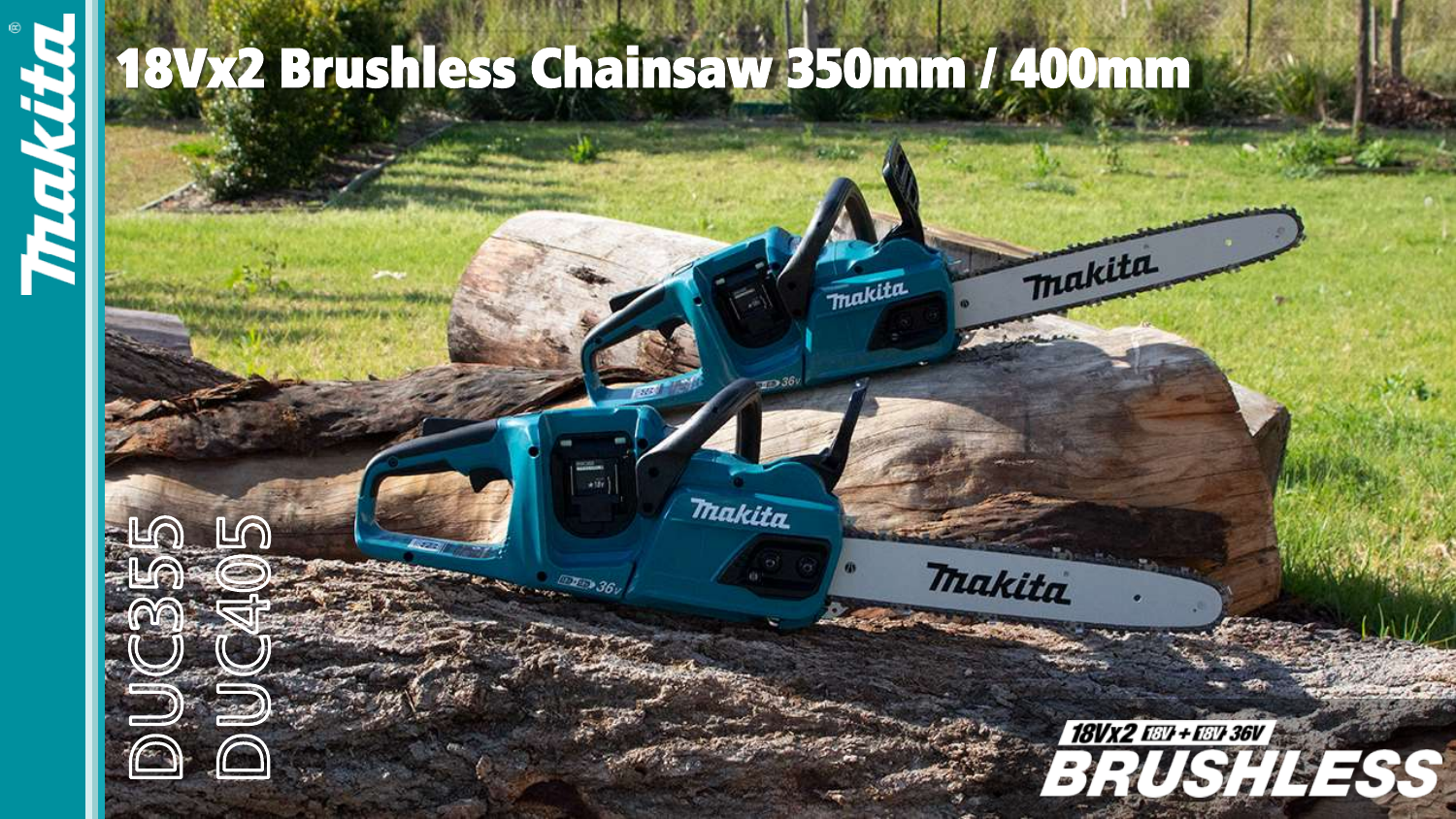

### **18Vx2 FBT+FBT+36V BRUSHLESS** WHEN POWER MEANS BUSINESS

When you choose Makita Outdoor Power Equipment, you choose to be part of something bigger. Our complete line up of cordless outdoor solutions will revolutionise the way you work - empowering you with over a century of knowledge and expertise in crafting the world's most reliable tools. With the support of the world's largest 18V cordless system, you can be sure our Power Garden range will get the job done and more - no petrol or cord needed.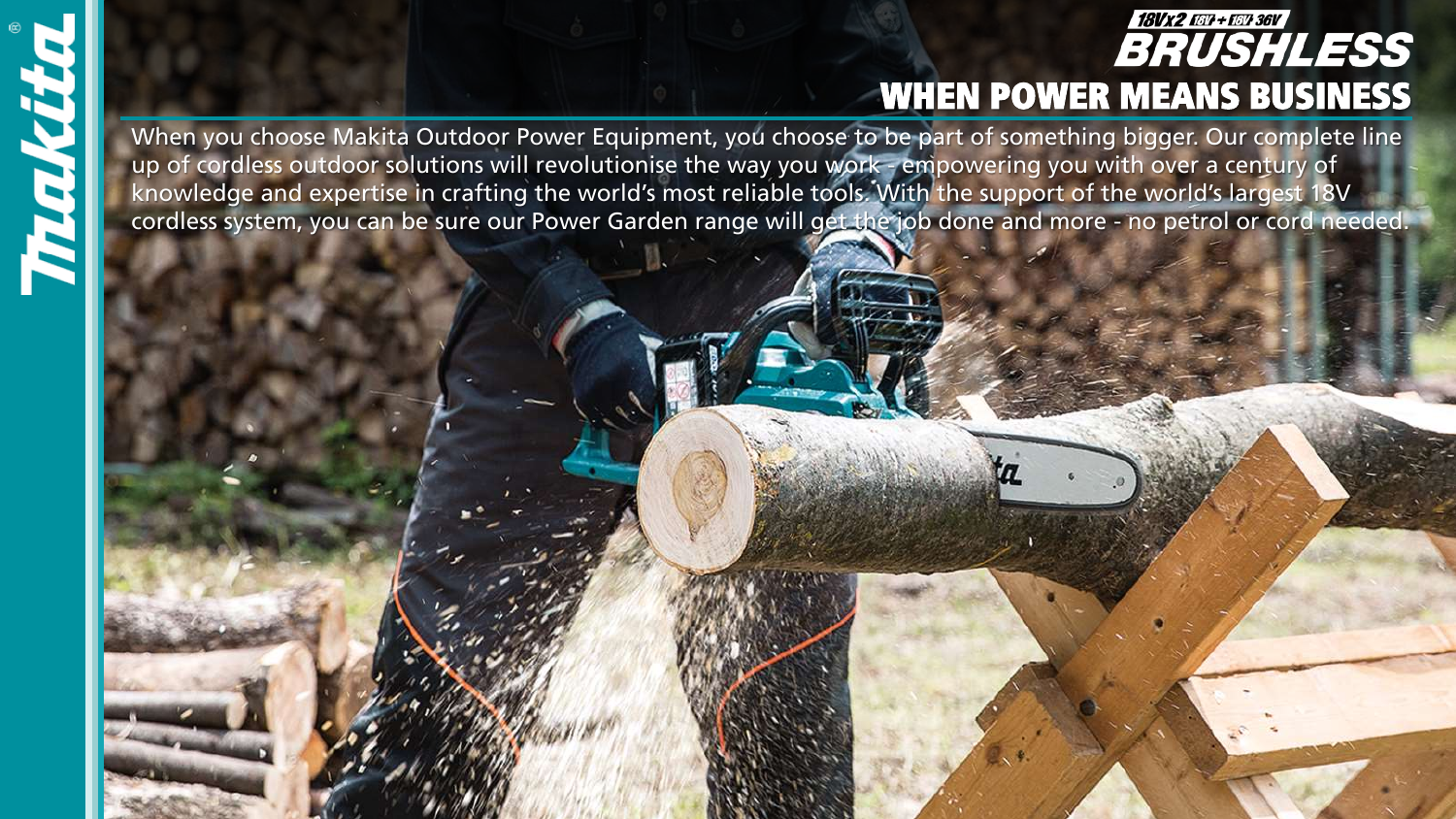

## Product Objectives

- Designed to suit the needs of arborist, landscapers, campers and home user
- Develop a brushless 36V (18Vx2) chainsaw with high power and high chain speed utilising a 350mm or 400mm bar and chain with captive bar nuts for secure bar retention

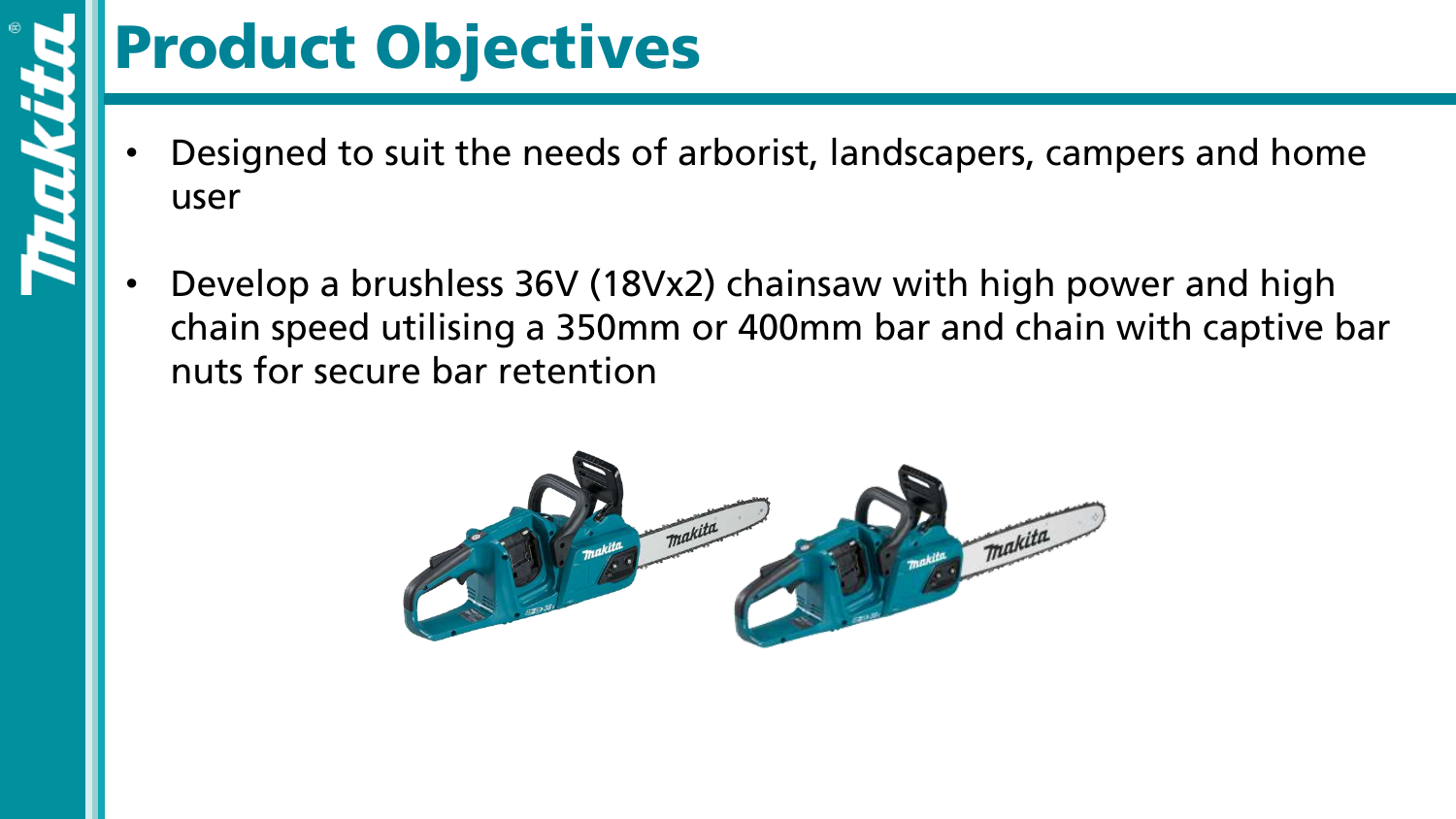## Product Overview

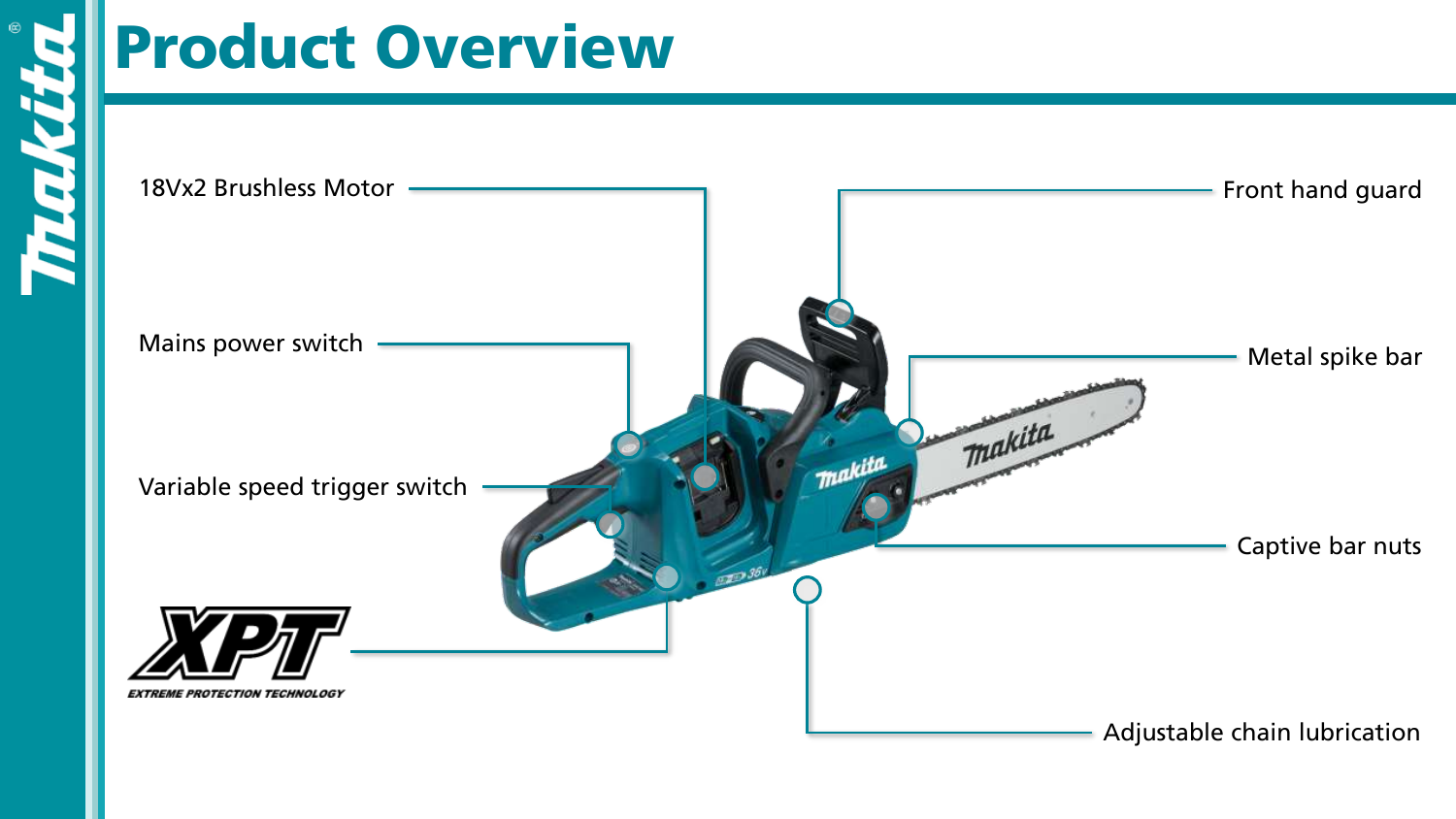## Product Specification Sheet



|                       | <b>DUC355</b> | <b>DUC405</b> |  |  |  |
|-----------------------|---------------|---------------|--|--|--|
| Oil tank capacity     | 200mL         |               |  |  |  |
| Chain speed           | $0 - 20m/s$   |               |  |  |  |
| Guide bar length      | 350mm (14")   | 400mm (16")   |  |  |  |
| Standard chain        | 3/8" / 0.043  |               |  |  |  |
| <b>Noise</b>          | 69dB          |               |  |  |  |
| Overall length        | 443mm         |               |  |  |  |
| Skin weight           | 4.3kg         | 4.5kg         |  |  |  |
| Weight (with battery) | 5.5kg         | 5.7kg         |  |  |  |
| Voltage               | 36V (18V x 2) |               |  |  |  |

- 18Vx2 Brushless Motor powered by two 18V Li-ion batteries the chainsaw is supplied with 36V of power to the brushless drive system
- **Mains power switch –** with auto power off function, automatically turns off the chainsaw after no activity for 1 minute
- Variable speed trigger switch enables the user to have the same control of the trigger as they would the accelerator on a petrol product
- **XPT** for use in outdoor applications protection from dust and dripping water is enhanced protecting the circuitry
- **Front hand guard –** activates the kickback brake, pushing forward of the front hand guard stops the blade instantly
- **Metal spike bumper –** firmly grips the workpiece to provide more control, making cutting easier
- **Captive bar nuts –** provides solid bar retention with bar nuts that remain captive in the cover to avoid being lost
- Automatic chain lubrication the amount of chain oil can be regulated allowing the user to make adjustments based on whether they are cutting hard or soft wood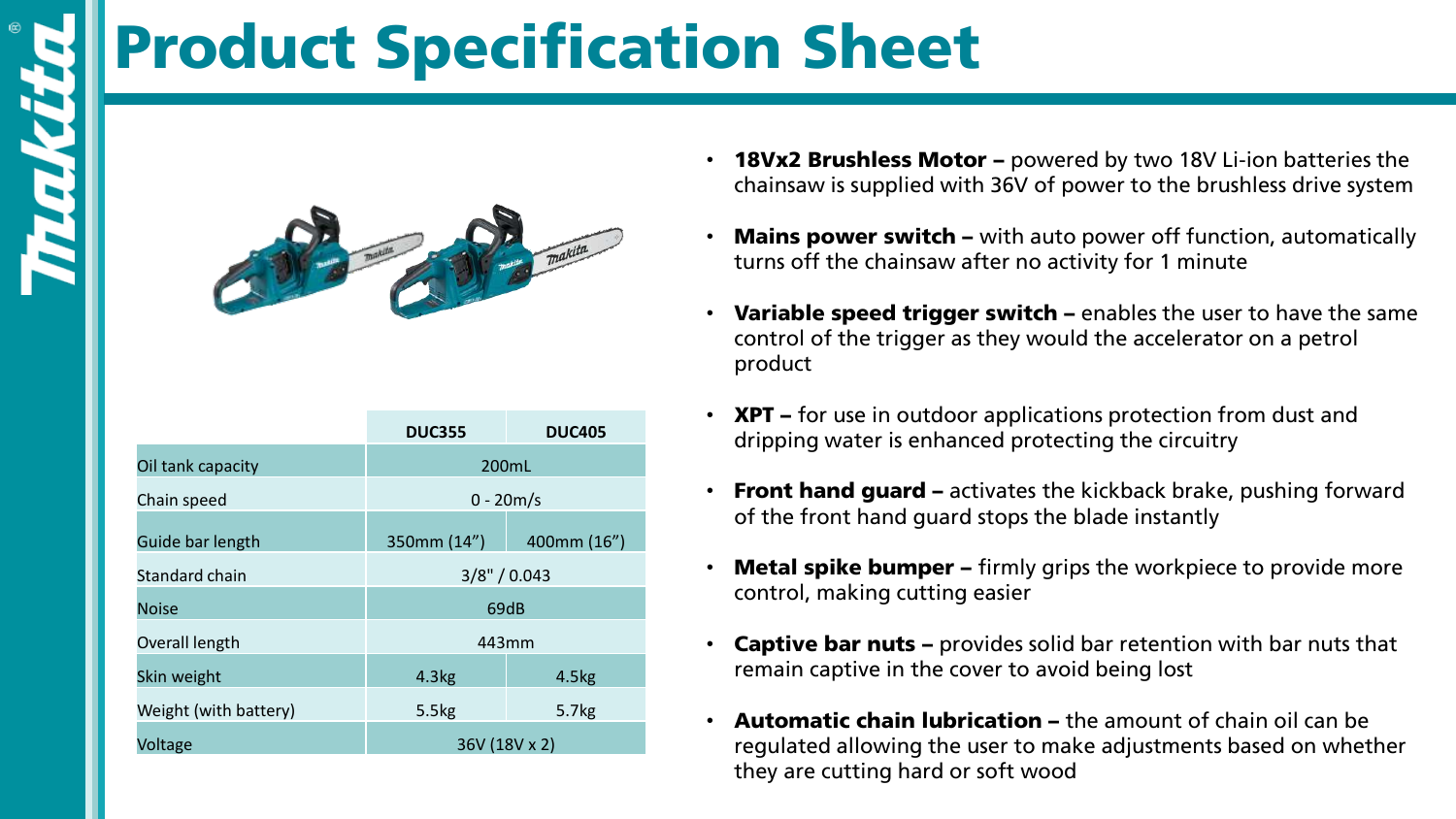## Advantages

### **Performance**



Outer rotor brushless motor delivering high levels of improved performance

### Convenience **Efficiency**



Captive bar nuts For solid bar retention

### Innovation



36V of power and runtime without leaving the 18V platform



Variable speed trigger switch Same as a petrol powered chainsaw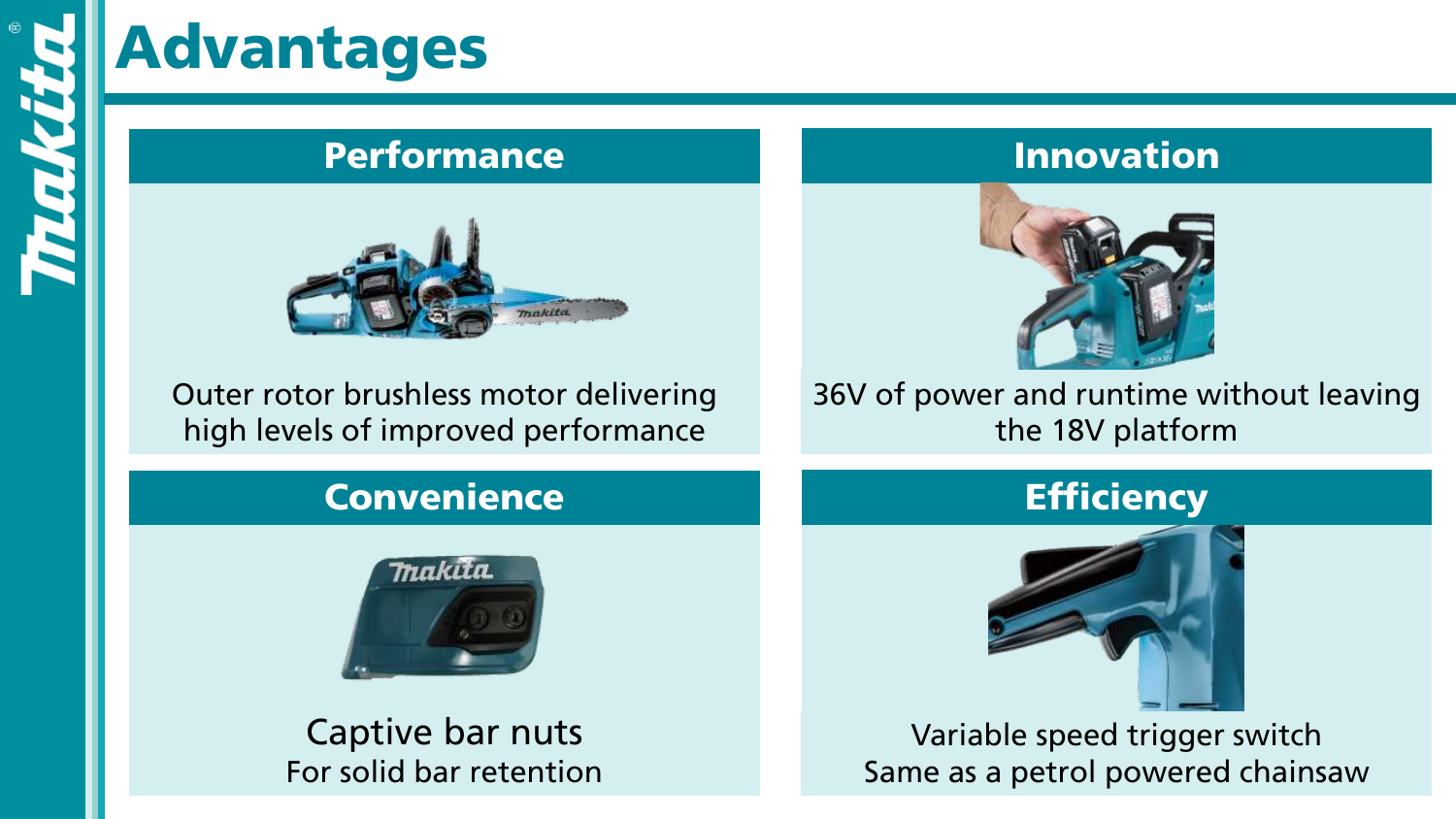### Advantages

### Makita's high performance Outer rotor brushless motor

Thanks to the new outer rotor brushless motor the DUC353 is able to produce more power and more efficiency then ever before.

The new design means the stator rotates and the armature remains stationary, making the motor a highly efficient direct drive system



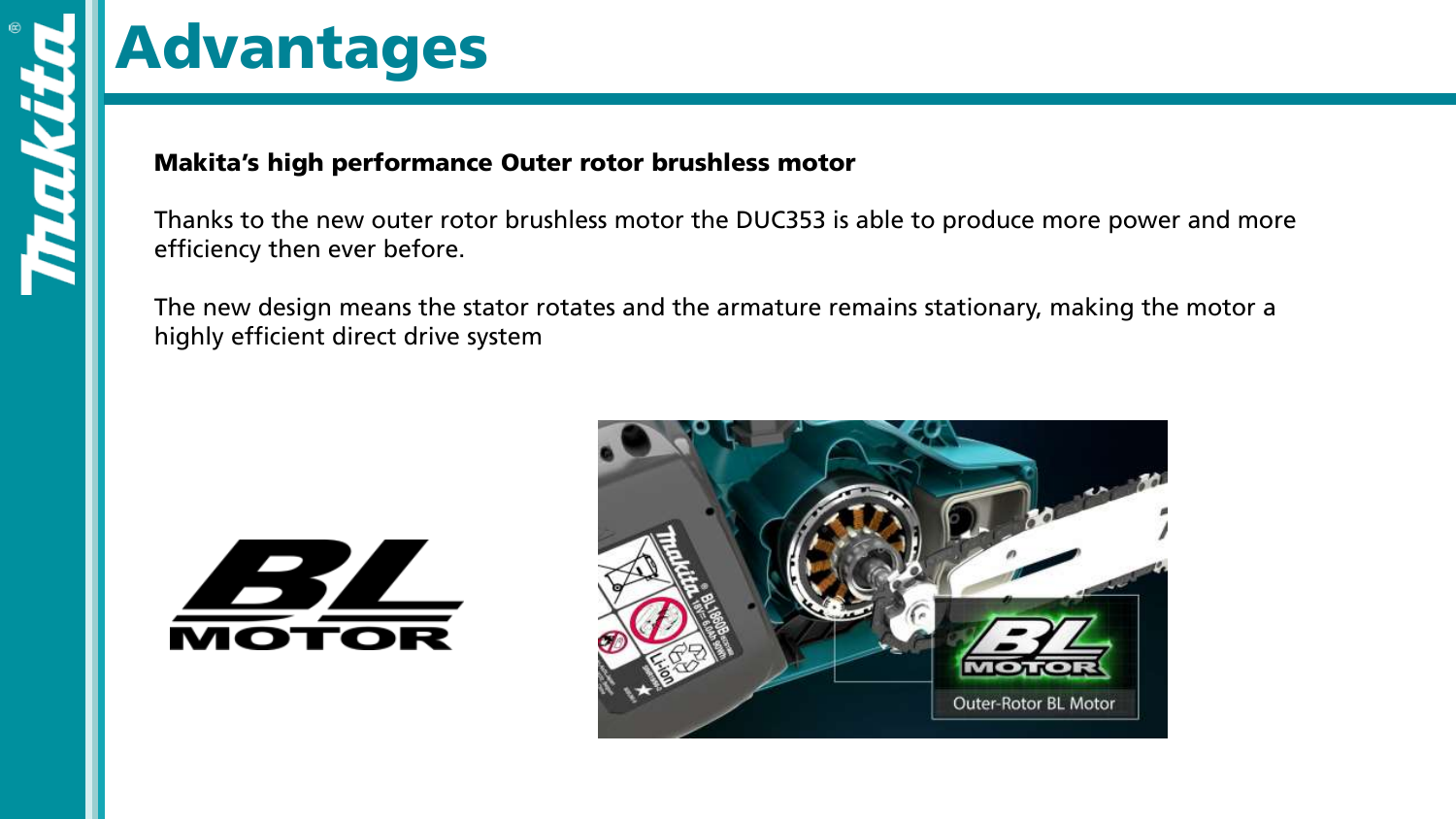

### Advantages

### XPT – eXtreme Protection Technology

This technology has been designed for use in outdoor applications or harsh environments. XPT provides increased protection for the circuitry from dust and dripping water

This is achieved by carefully sealing and protecting internal components so that they stay free from exposure of dust and moisture







**EXTREME PROTECTION TECHNOLOGY**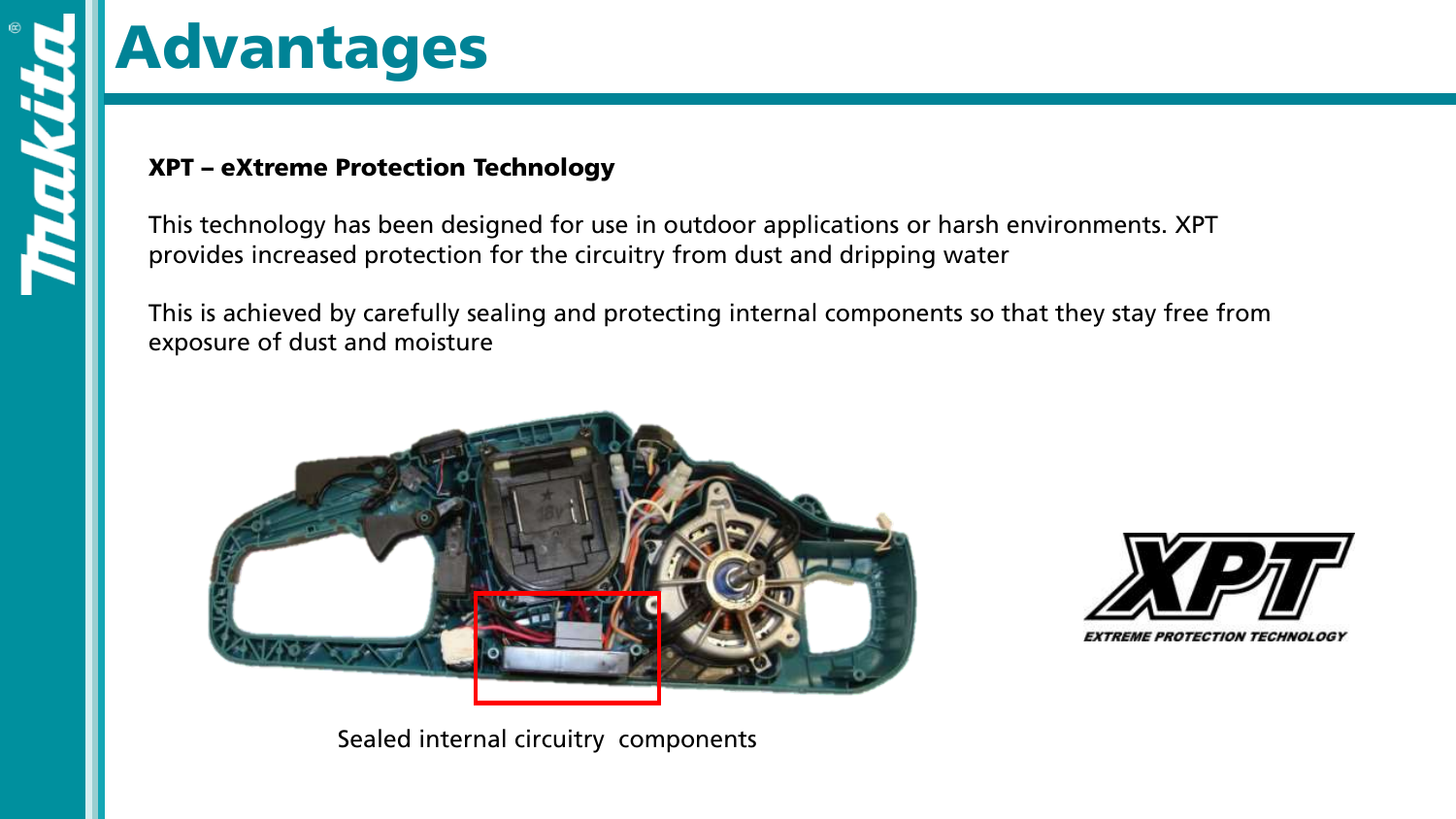

## Overview Video

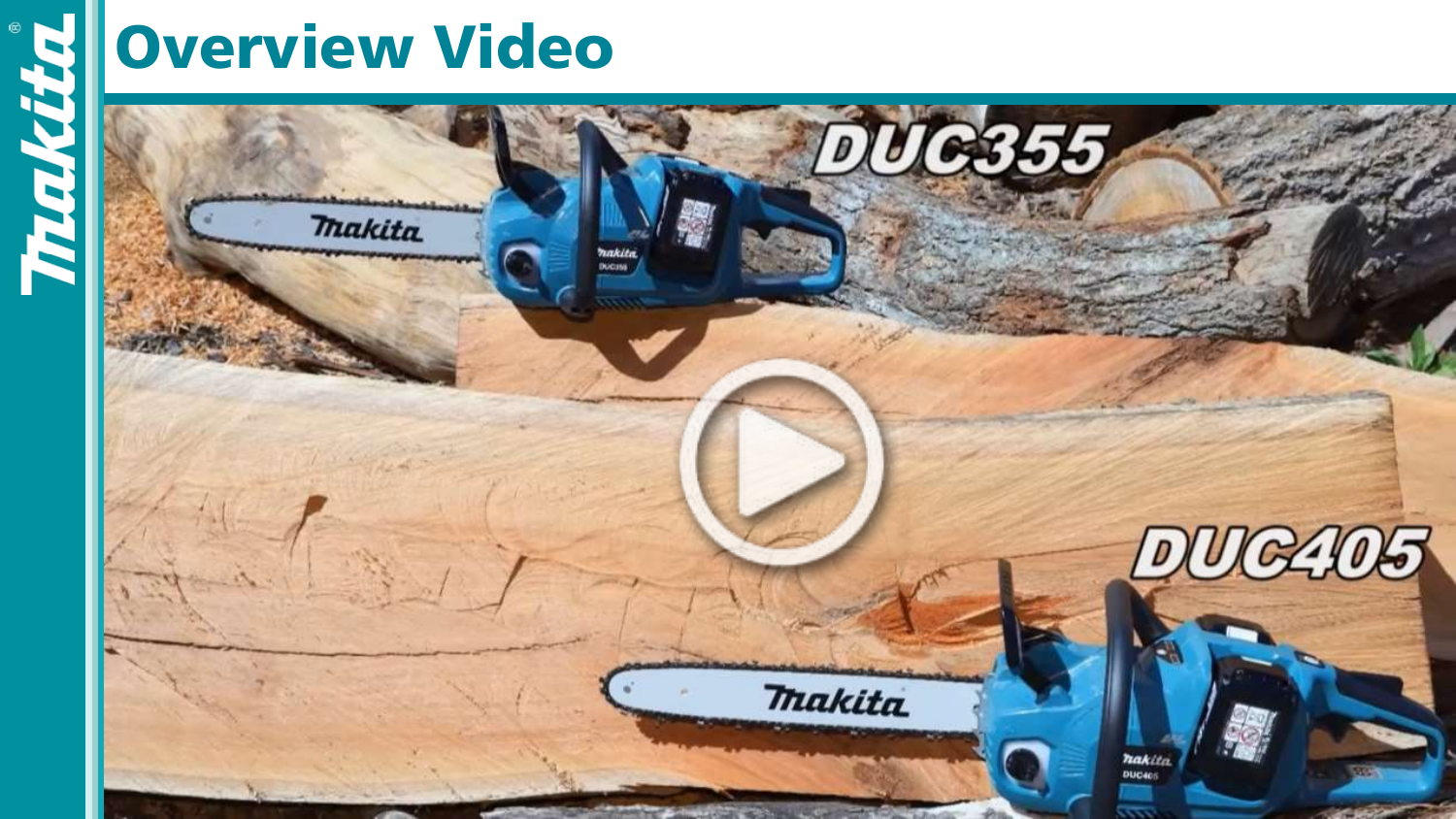Motor

# **Sour Range**

|                            | <b>DUC254</b>    | <b>DUC302</b>  | <b>DUC353</b>    | <b>DUC355</b>    | <b>DUC400</b>    | <b>DUC405</b>    |  |
|----------------------------|------------------|----------------|------------------|------------------|------------------|------------------|--|
|                            |                  |                |                  |                  |                  |                  |  |
| Motor                      | <b>Brushless</b> | <b>Brushed</b> | <b>Brushless</b> | <b>Brushless</b> | <b>Brushless</b> | <b>Brushless</b> |  |
| <b>Bar retention</b>       | Captive nut      | Tool-less      | <b>Tool-less</b> | Captive nut      | Tool-less        | Captive nut      |  |
| Oil tank capacity          | 140mL            | 85mL           | 200mL            | 200mL            | 200mL            | 200mL            |  |
| Chain speed                | $0 - 24m/s$      | 8.3m/s         | $0 - 20m/s$      | $0 - 20m/s$      | $0 - 20m/s$      | $0 - 20m/s$      |  |
| Guide bar length           | 250mm (10")      | 300mm (12")    | 350mm (14")      | 350mm (14")      | 400mm (16")      | 400mm (16")      |  |
| Standard chain             | 3/8" / 0.043     | 3/8" / 0.043   | 3/8" / 0.043     | 3/8" / 0.043     | 3/8" / 0.043     | 3/8" / 0.043     |  |
| <b>Noise</b>               | 69dB             | 74dB           | 69dB             | 69dB             | 69dB             | 69dB             |  |
| Overall length (Powerhead) | 256mm            | 316mm          | 443mm            | 443mm            | 443mm            | 443mm            |  |
| Skin weight                | 2.7kg            | 3.5kg          | 4.0kg            | 4.3kg            | 4.2kg            | 4.5kg            |  |
| Weight (with battery)      | 3.3kg            | 4.7kg          | 5.2kg            | 5.5kg            | 5.4kg            | 5.7kg            |  |
| Voltage                    | <b>18V</b>       | 36V (18V x 2)  | 36V (18V x 2)    | 36V (18V x 2)    | 36V (18V x 2)    | 36V (18V x 2)    |  |